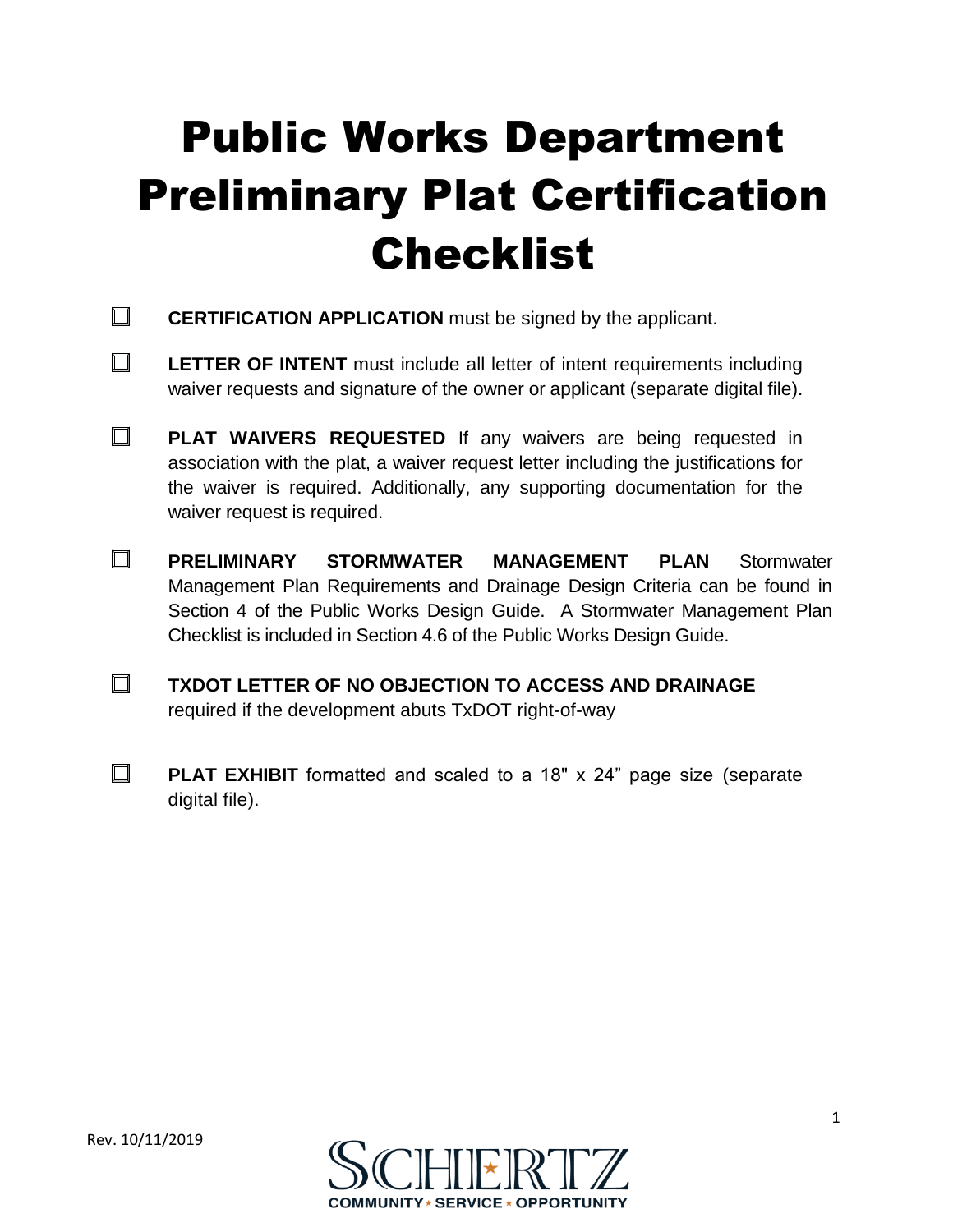## **LETTER OF INTENT REQUIREMENTS**

- Define acreage of subject property.
- Describe in detail the location of the property. (Example: *approximately 125 feet South of Main Street* or distance from an intersection.)
- Specify proposed uses with specific operations defined.
- Square footage of proposed building.
- Please specify if the proposed development will be developed in phases.
- If there is going to be more than one use, will each use be operated and maintained by one owner (Example: Church and Daycare/School).
- Special considerations (i.e. requested waivers, or variances)
- Specify zoning district.
- The letter of intent must provide the signature and contact information of the owner or owners authorized agent.

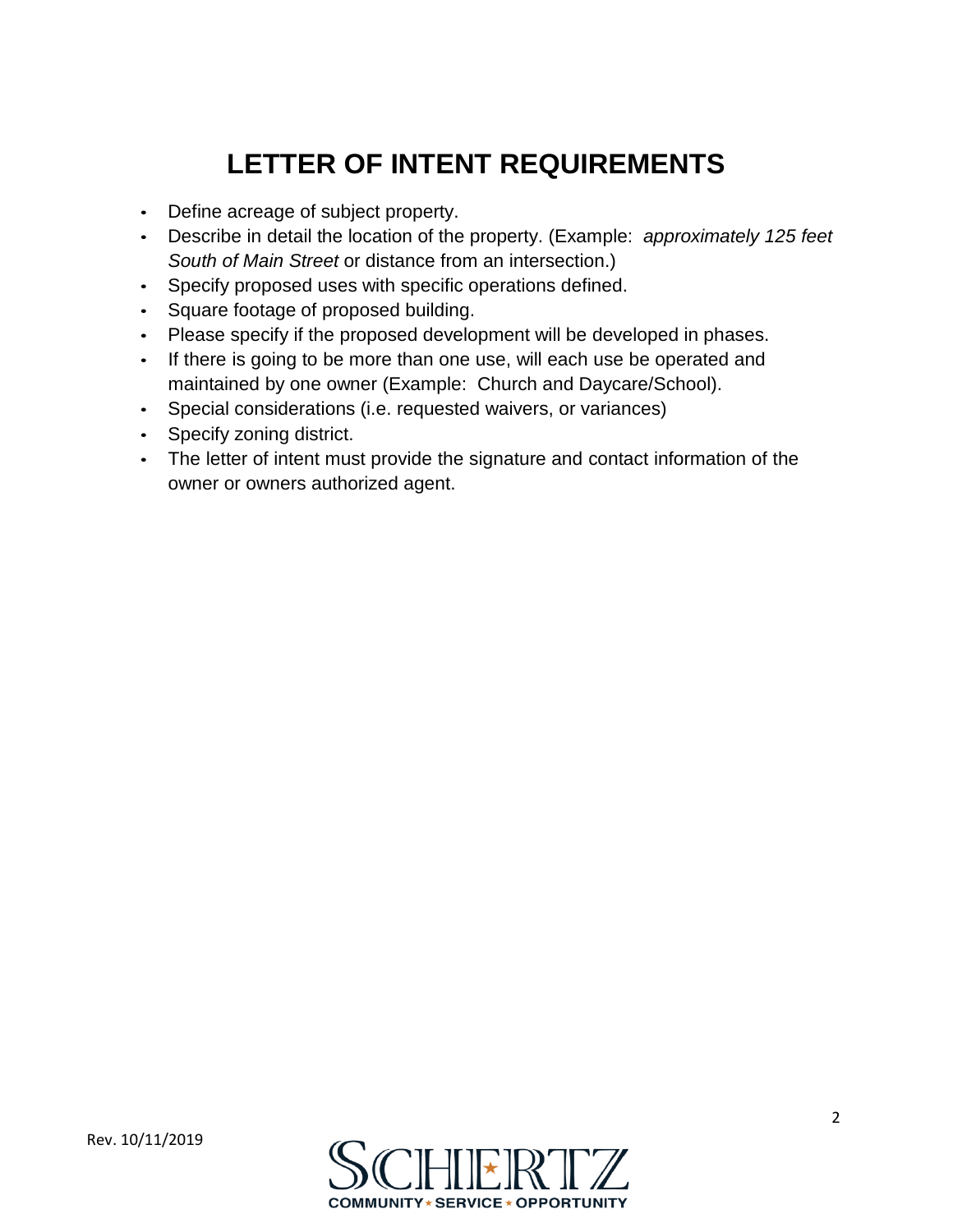## **PRELIMINARY PLAT TECHNICAL CHECKLIST**

| <b>General preliminary plat sheet</b>                                                                                                                                                                                                                                                             | <b>Applicant</b> |
|---------------------------------------------------------------------------------------------------------------------------------------------------------------------------------------------------------------------------------------------------------------------------------------------------|------------------|
| Location / Vicinity map with north arrow and scale and showing all City<br>and County limits where applicable                                                                                                                                                                                     |                  |
| Title block located in the lower right hand corner containing the<br>subdivision name, acreage, complete legal description including survey<br>name and abstract number, City, County and preparation date                                                                                        |                  |
| Legend, if abbreviations or symbols are used                                                                                                                                                                                                                                                      |                  |
| Name, address, and phone number of the property owner, developer (if<br>different than the owner), surveyor and engineer                                                                                                                                                                          |                  |
| North arrow                                                                                                                                                                                                                                                                                       |                  |
| Graphic and written scale. Scale of $1"=20'$ to $1" = 100"$                                                                                                                                                                                                                                       |                  |
| Property boundaries with bearings and distances which match<br>accompanying legal metes and bounds field notes. At least one corner of<br>plat shall be located with respect to original survey corner or an existing<br>iron pin or an approved and recorded plat.                               |                  |
| Provide the existing and proposed topography at five foot (5) contour<br>intervals including drainage channels and creeks                                                                                                                                                                         |                  |
| Lot dimensions including bearings and distances                                                                                                                                                                                                                                                   |                  |
| Provide lot and block numbers for every lot (numbers only)                                                                                                                                                                                                                                        |                  |
| List the total number of buildable lots                                                                                                                                                                                                                                                           |                  |
| Provide existing zoning                                                                                                                                                                                                                                                                           |                  |
| Location of significant manmade features, including railroads, buildings,<br>utilities, or physical features                                                                                                                                                                                      |                  |
| Areas to be dedicated for right-of-way including dimensions, area<br>providing bearings and distances of centerline                                                                                                                                                                               |                  |
| Recording information for any existing easements (water, sanitary sewer,<br>storm drainage, electric, telephone, gas, cable television, fire lanes, etc.)<br>and rights-of-way and all bearing and distance information on proposed<br>easements including easements filed by separate instrument |                  |
| Location of existing and proposed FEMA 100-year floodplain and<br>floodway limits with elevations                                                                                                                                                                                                 |                  |

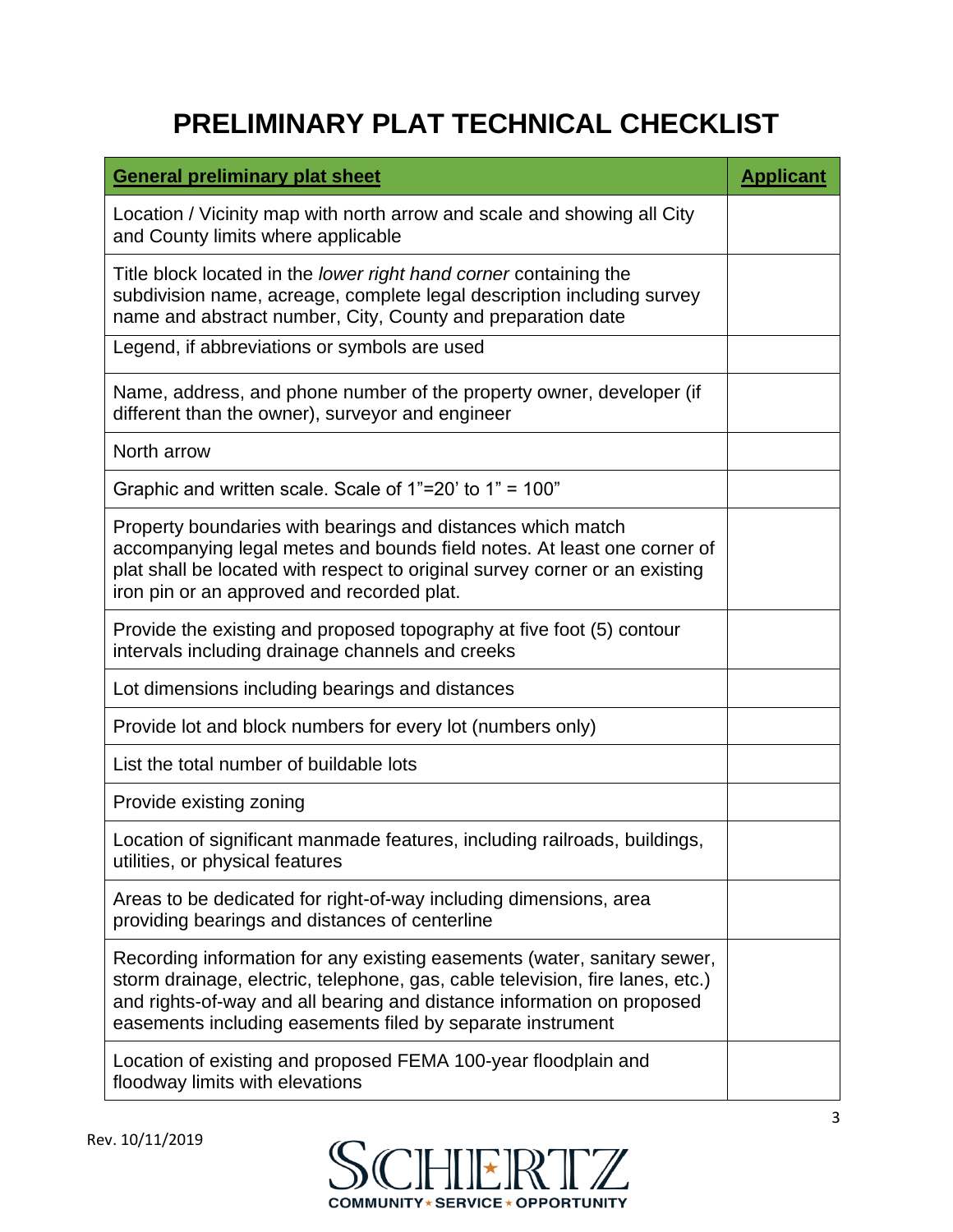| Identify all boundary survey monumentation on the plat. Tie proposed<br>tract to the parent tract monumentation with bearings and distances                                                                                                   |                  |
|-----------------------------------------------------------------------------------------------------------------------------------------------------------------------------------------------------------------------------------------------|------------------|
| Show proposed street names                                                                                                                                                                                                                    |                  |
| Land use, zoning, subdivision name, and recording information for all<br>adjacent properties                                                                                                                                                  |                  |
| Location of City limits boundary and/or County boundary if they traverse<br>the subdivision, form part of the boundary of the subdivision or are<br>contiguous to such boundary                                                               |                  |
| For preliminary plats exempt from requirements for Subdivision Master<br>Plan, designation of each phase of development and the proposed order<br>of development                                                                              |                  |
| Provide the location and sizes of proposed water, wastewater and storm<br>drainage facilities to serve the development, including the sewer flow<br>arrows.                                                                                   |                  |
| Any additional information as requested to clarify the proposed<br>development                                                                                                                                                                |                  |
| <b>Standard Notes to be included on Preliminary Plat</b>                                                                                                                                                                                      | <b>Applicant</b> |
|                                                                                                                                                                                                                                               |                  |
| The thoroughfare alignments shown on this exhibit are for illustration<br>purposed and do not set the alignment. Alignment is determined at time<br>of final plat                                                                             |                  |
| Notice: Selling a portion of this addition by metes and bounds is a<br>violation of City ordinances and State law and is subject to fines and<br>withholding of utilities and permits                                                         |                  |
| According to Flood insurance Rate Map, Panel _______, dated _____, is<br>located in Zone(s)                                                                                                                                                   |                  |
| and is/is not within the 100-year floodplain<br>If floodplain exists on the property, provide a note stating that any<br>development shall be in accordance with floodplain ordinance in effect at<br>the time of construction application    |                  |
| All open space, common areas, greenbelts, drainage easements or other<br>areas identified as private shall be the responsibility of owner or owners<br>successors and or/assigns provided such successor or assign is<br>approved by the City |                  |
| All energy utility provider notes (where applicable)                                                                                                                                                                                          |                  |
| Any applicable notes required by TxDOT                                                                                                                                                                                                        |                  |
| State any and all waivers requested for the plat                                                                                                                                                                                              |                  |